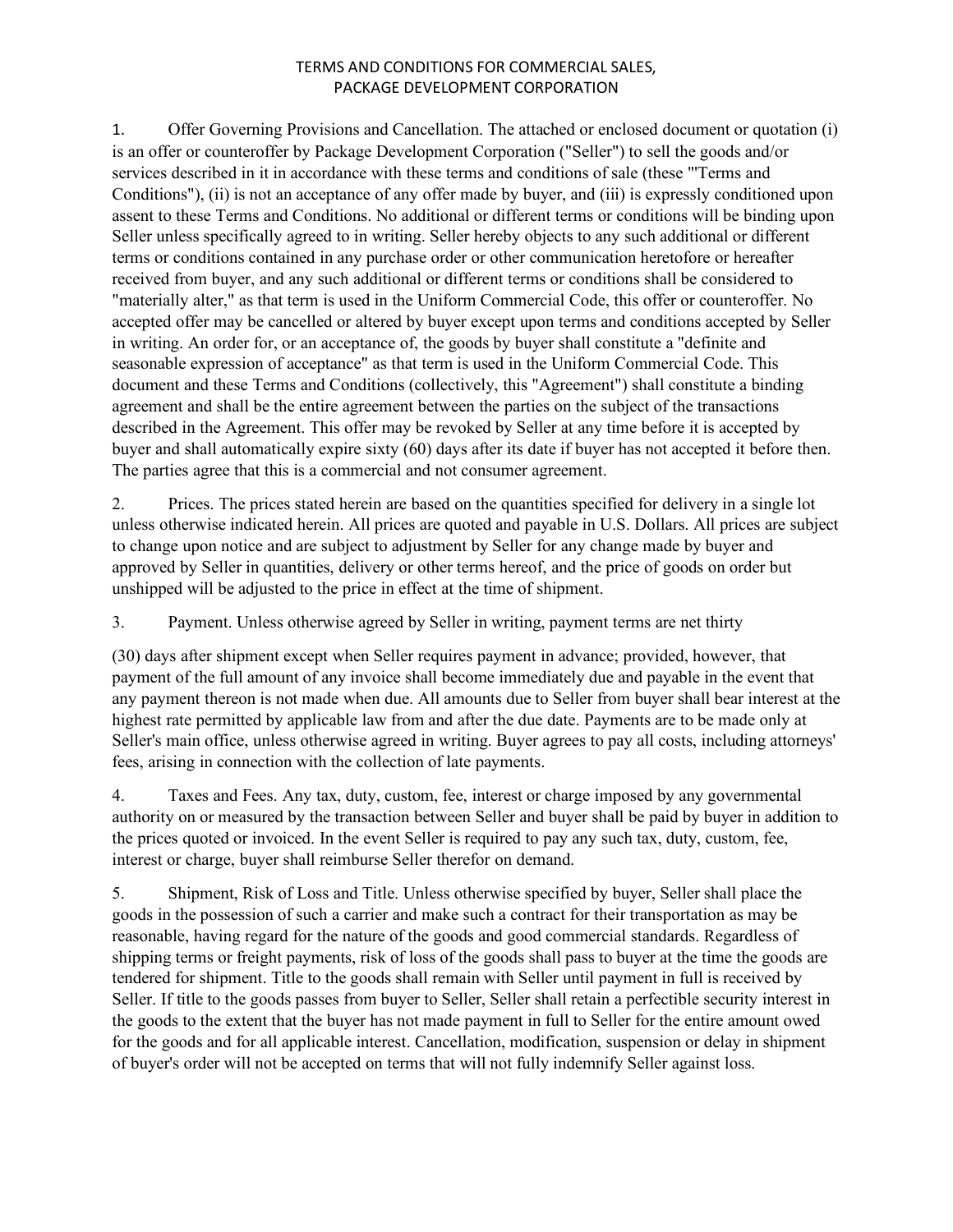6. Delivery- Packaging- Claims. Unless otherwise provided in this document, goods shall be delivered to buyer F.O.8. Seller's loading dock or, for ultimate destinations outside of the United States. EXW Seller's loading dock (as the latter shipping term is defined in Incoterms 2000). All goods will be packaged in stock boxes of Seller (food and medical grade parts will use cartons lined with a poly bag) in quantities determined by Seller and any expenses incurred by Seller for custom packaging required by buyer will be included in any invoice for the relevant goods. Buyer shall bear all expenses paid or incurred by Seller, including packaging costs, in delivering the goods. Shipments, deliveries and performances of work shall at all times be subject to the approval of Seller's credit department. Seller reserves the right to make delivery in installments, unless otherwise expressly stipulated herein; all such installments to be separately invoiced and paid for when due per invoice, without regard to subsequent deliveries. Delay in delivery of any installment shall not relieve buyer of its obligations to accept remaining deliveries. All delivery dates are approximate. All claims for shortage and other errors in delivery must be made in writing to Seller within fourteen (14) days after delivery of the goods with respect to which the claim is made. and failure to give such notice shall constitute unqualified acceptance and waiver of all such claims by buyer. Any claims for loss or damage to goods in transit shall be made to the carrier and not to Seller.

7. Force Majeure. Seller shall not be liable for any damage as a result of any delay or failure to deliver due to any cause beyond Seller's reasonable control, including. without limitation, any act of God. act of buyer, embargo or other governmental act, regulation or request, flood, fire, accident, strike, slowdown, war, act of terrorism, riot, delay in transportation or inability to obtain necessary labor, materials for manufacturing facilities. In the event of any such delay, the date of delivery shall be extended for a period equal to the time lost because of the delay. Buyer's exclusive remedy for other delays and for Seller's inability to deliver for any reason shall be rescission of this Agreement.

8. Materials. Materials are defined on product data sheets. The physical properties, including, without limitation, impact strength and color, may vary due to the relationship with the products packaged. All product relationships should be tested to verify compatibility.

9. Artwork. Printed materials are subject to industry standards for dry-offset, flexographic, or rotogravure techniques. Digital color proofs are not press proofs and will not match the colors printed on a substrate. Digital proofs are for informational purposes only. Qualified graphic designers with industry knowledge are critical for understanding print and print quality.

Warranty. Seller warrants that all goods delivered hereunder shall at the time of delivery to the carrier conform to Seller's written specifications therefor. If any such goods shall be proved to Seller's satisfaction to be nonconforming to the specifications at the time of delivery, then the affected part will be repaired or replaced free of charge, or Seller will refund the purchase price of the affected part. Such repair, replacement or refund (whichever Seller determines, in its discretion, to provide) shall be Seller's sole obligation and buyer's exclusive remedy for any nonconformity or deficiency in goods furnished hereunder and shall be conditioned upon buyer's return of such goods to Seller. SELLER HEREBY DISCLAIMS ANY AND ALL OTHER WARRANTIES WHETHER EXPRESS OR IMPLIED INCLUDING WITHOUT LIMITATION ANY IMPLIED WARRANTIES OF MERCHANTABILITY AND FITNESS FOR AIW PARTICULAR PURPOSE AND ANY WARRANTIES ARISING FROM COURSE OF DEALING OR USAGE OF TRADE. Any claim for breach of warranty shall be made within three (3) months after delivery of the goods that are the subject of such claim or shall be forever barred. It is solely buyer's responsibility to determine whether the goods are suitable for any given application, purpose or use that may be intended by buyer for such goods, including, without limitation,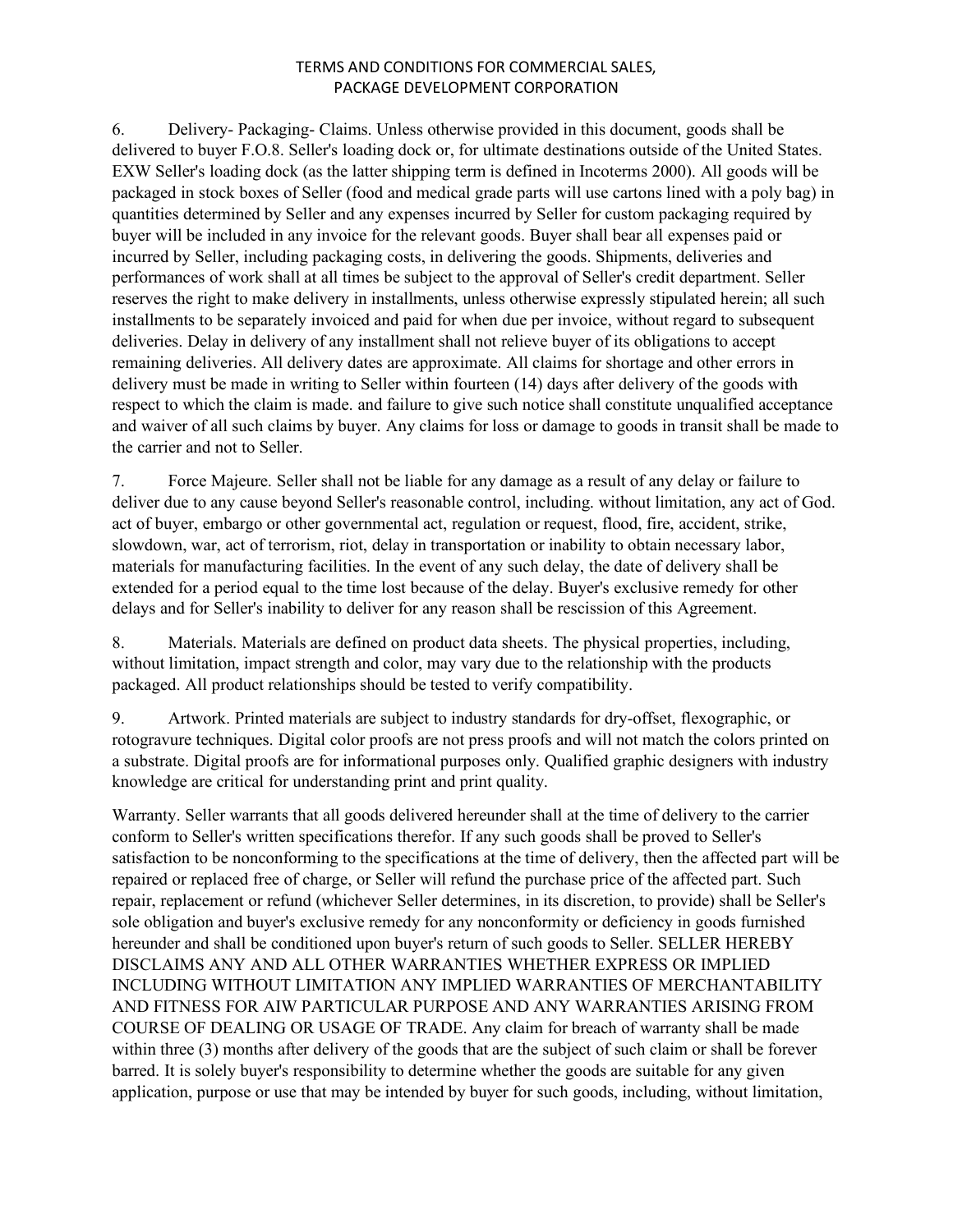for use in any medical device or pharmaceutical application or with food. Accordingly, any description of the goods (other than the specifications), whether in writing or made orally by Seller or Seller's employees, representatives or agents, is for the sole purpose of identifying the goods and shall not be construed as an express warranty. If a sample of the goods has been made available for buyer's examination; buyer acknowledges and agrees that it conducted a full examination of each such sample before entering into this Agreement.

1. Infringement. Seller shall not be liable for, and buyer shall indemnify and hold harmless Seller from and against, any and all losses, liabilities, damages, claims and expenses (including attorneys' fees and other costs of defense) incurred by Seller as a result of any claim of patent, trademark, copyright or trade secret infringement, or infringement or any other proprietary rights of third parties due to Seller's use of any drawings, designs or specifications proposed or furnished by buyer.

2. Confidential Information. All proprietary and confidential information, including manufacturing or business information, supplied by Seller shall remain Seller's property. Such information shall not be reproduced, used or disclosed to others by buyer without Seller's prior written consent. Confidential information shall not include information buyer can demonstrate: (i) is generally available to the public other than as the result of disclosure by buyer in violation of this Agreement or any other confidentiality obligation; (ii) is legally in buyer's possession at the time of receipt from Seller; or (iii) is obtained by buyer from a third party who is in lawful possession of the information and who has the right to make disclosure thereof, but only if the third party has authorized buyer's use thereof. Immediately upon termination of this Agreement, buyer agrees to return to Seller all confidential information together with any copies thereof.

3. Waiver: Setoff. No claim or right arising out of a breach hereof can be discharged in whole or part by a waiver or renunciation of the claim or right unless the waiver or renunciation is supported by consideration and is in a writing signed by the aggrieved party. Seller may set off any amount due from buyer against any amount which may become due to buyer hereunder.

4. Consequential Damages and Other Liability. Except as otherwise agreed in writing, Seller's liability with respect to the goods and/or services sold hereunder shall be limited to the warranties provided in Sections 9 and 10 of these Terms and Conditions, and, with respect to any breaches of its contract with buyer, shall be limited to the contract price of the goods or services that are the subject of the claim. SELLER SHALL NOT BE LIABLE FOR ANY CONSEQUENTIAL, INCIDENTAL OR CONTINGENT DAMAGES WHATSOEVER WHETHER ARISING OUT OF BREACH OF CONTRACT WARRANTY TORT (INCLUDING NEGLIGENCE AND STRICT LIABILITY) OR OTHER THEORIES OF LAW WITH RESPECT TO GOODS AND/OR SERVICES SOLD BY SELLER. OR ANY UNDERTAKINGS. ACTS OR OMISSIONS RELATING THERETO AND SELLER HEREBY DISCLAIMS ALL SUCH DAMAGES. Without limiting the generality of the foregoing, Seller specifically disclaims any liability for property or personal injury damages, penalties, special or punitive damages, damages for lost profits or revenues, loss of use of goods or any associated equipment, cost of capital, cost of substitute goods, facilities or services, down time, shut down or slow down costs, or for any other types of economic loss, or for claims of buyer's customers or any third party for any such damages.

5. Indemnity. BUYER SHALL INDEMNIFY SELLER AGAINST ANY AND ALL LOSSES LIABILITIES. DAMAGES AND EXPENSES (INCLUDING WITHOUT LIMITATION ATTORNEYS' FEES AND OTHER COSTS OF DEFENSE) WHICH SELLER MAY INCUR AS A RESULT OF ANY CLAIM BY BUYER OR OTHERS ARISING OUT OF OR IN CONNECTION WITH THE GOODS